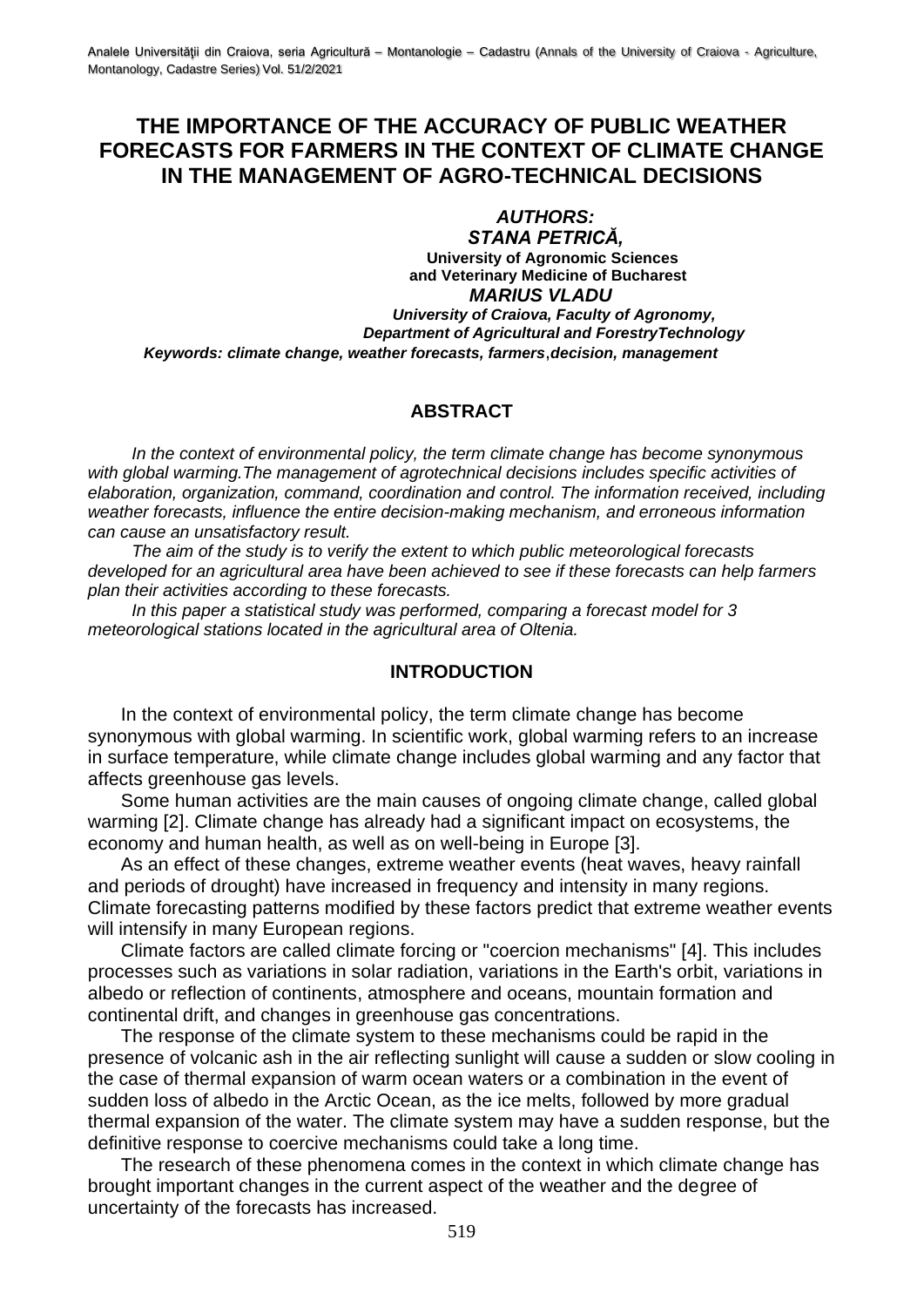The aim of the study is to verify the extent to which public meteorological forecasts developed for an agricultural area have been achieved to see if these forecasts can help farmers plan their activities according to these forecasts.

The hypotheses from which the study was started were the following:

1. Farmers need as accurate information as possible regarding the evolution of certain climatic factors (temperature, precipitation, wind) to start or postpone the works, these being part of the activities through which the management of agricultural activities is put into practice.

2. The situation we are referring to is that of an ordinary farmer who cannot afford to pay a subscription to a weather service to benefit from this information.

3. The data provided by the forecasts must be relevant to farmers so that they can make the best decisions taking these forecasts into account.

4. Forecasts must be public, come from credible sources (weather forecasting institutes), and access must be easy and not involve additional costs for farmers.

5. In order to consider a forecast, the following factors were taken as reference:

• for the temperature data the forecasts for a temperature variation of  $\pm 2$  ° C were accepted as being made;

• for precipitation data the forecast is considered made even if the precipitation was observed near the weather station and of course at the weather station;

• for wind data a variation of  $\pm$  2 m / s is accepted.

#### **MATERIAL AND METHOD**

 In this paper a statistical study was performed, comparing a forecast model for 3 meteorological stations located in the agricultural area of Oltenia from two forecasting institutes [5] [6], with the actual data measured at these stations [7] to see how close to the actual values are the values predicted in the models. They can be accessed from the internet without access or subscription costs.

We chose this situation by referring to an ordinary farmer who has to make decisions to do certain agricultural work in the spring and, to start this work, consult the public forecasts.

In order to carry out this study, we chose the period March 5-14, 2021, due to the fact that this period is the beginning of agricultural activities, and as meteorological stations we chose as representative for Oltenia the meteorological stations from Drobeta Turnu Severin, Râmnicu Vâlcea and Caracal, located in the west, northeast, and southeast of Oltenia, respectively, due to the fact that the data from these stations are archived for a long time on the site www.ogimet.com [7].

We used as forecast models the GFS models developed by the German Meteorological Service (DWD) [5] and the National Oceanic and Atmospheric Administration of the United States of America (NOAA) [6], due to easy access to forecast models over a period of 10 days in a chosen location. To obtain a forecast model for a point on the map, it is only necessary to insert the longitude and latitude data of the respective stations to generate a forecast model.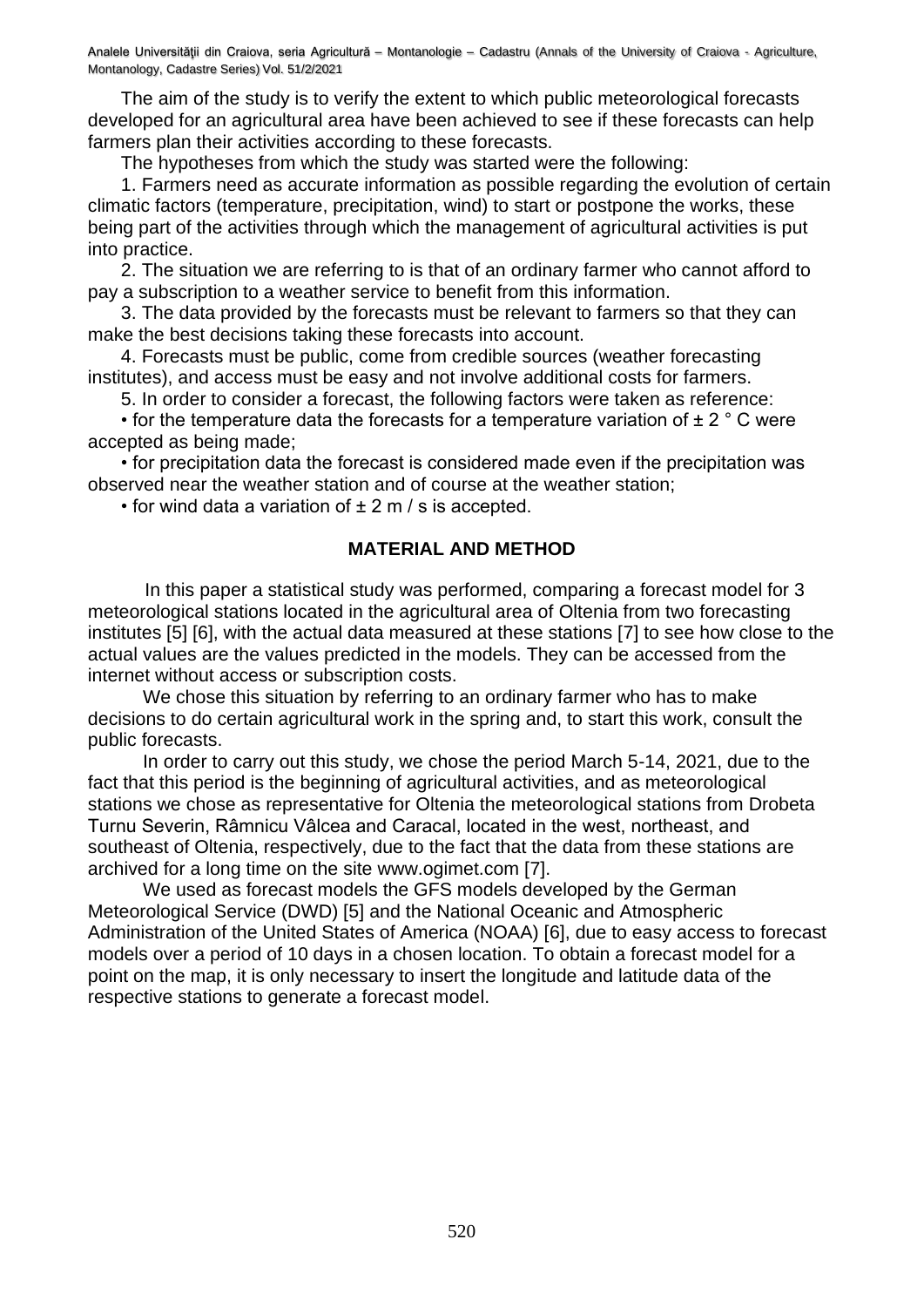

*Figure 1 Forecast models for Caracal station 05.03.2021*

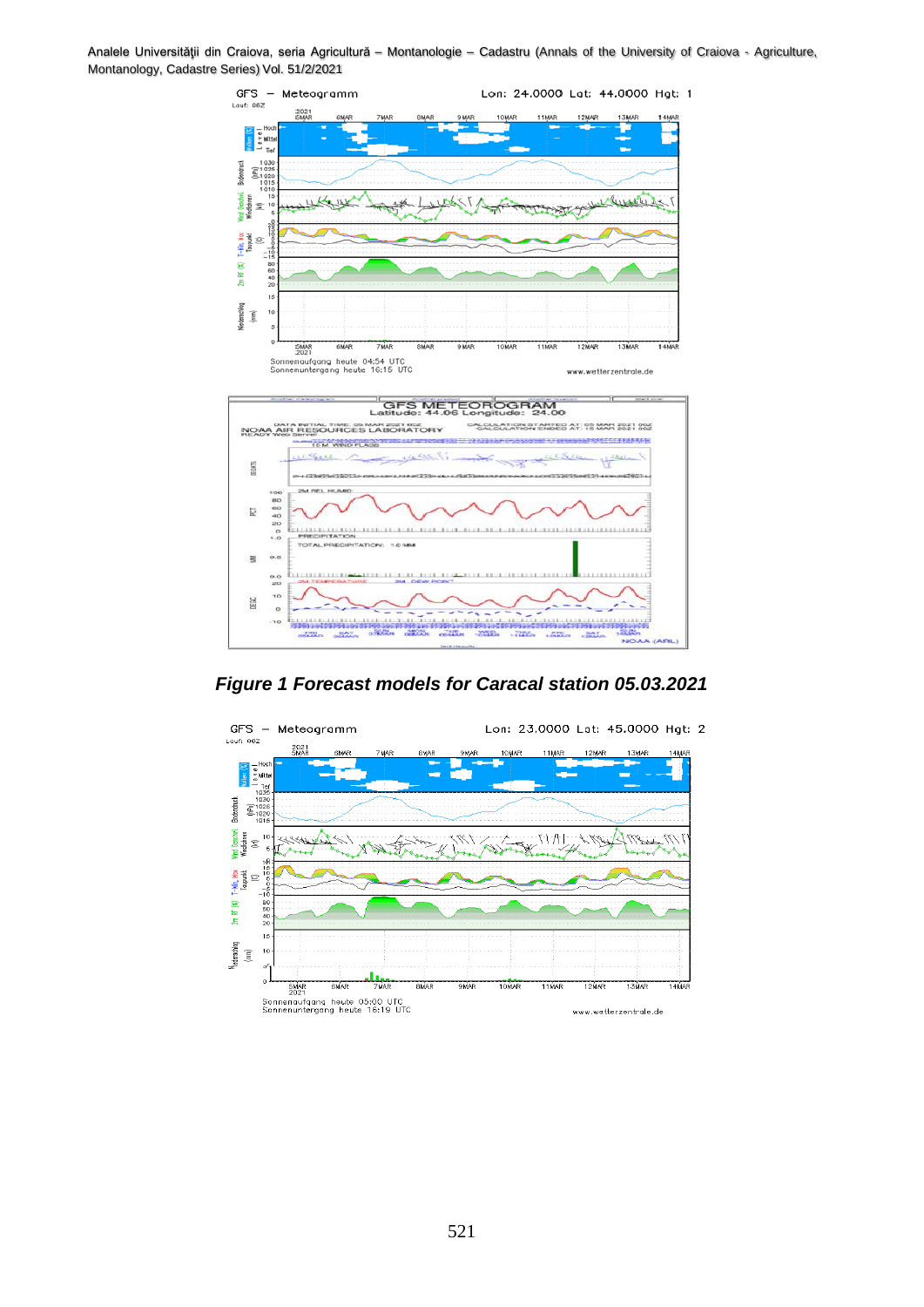





*Figure 3 Forecast models for Rm. Vâlcea station 05.03.2021*

To compare the forecasted data we used the archive of meteorological data from the site www.ogimet.com [7]. It is necessary for data collection to enter the name of the weather station and the period for which the data is requested. On this site you will find the data necessary for our study, with the parameters studied and the representative phenomena. .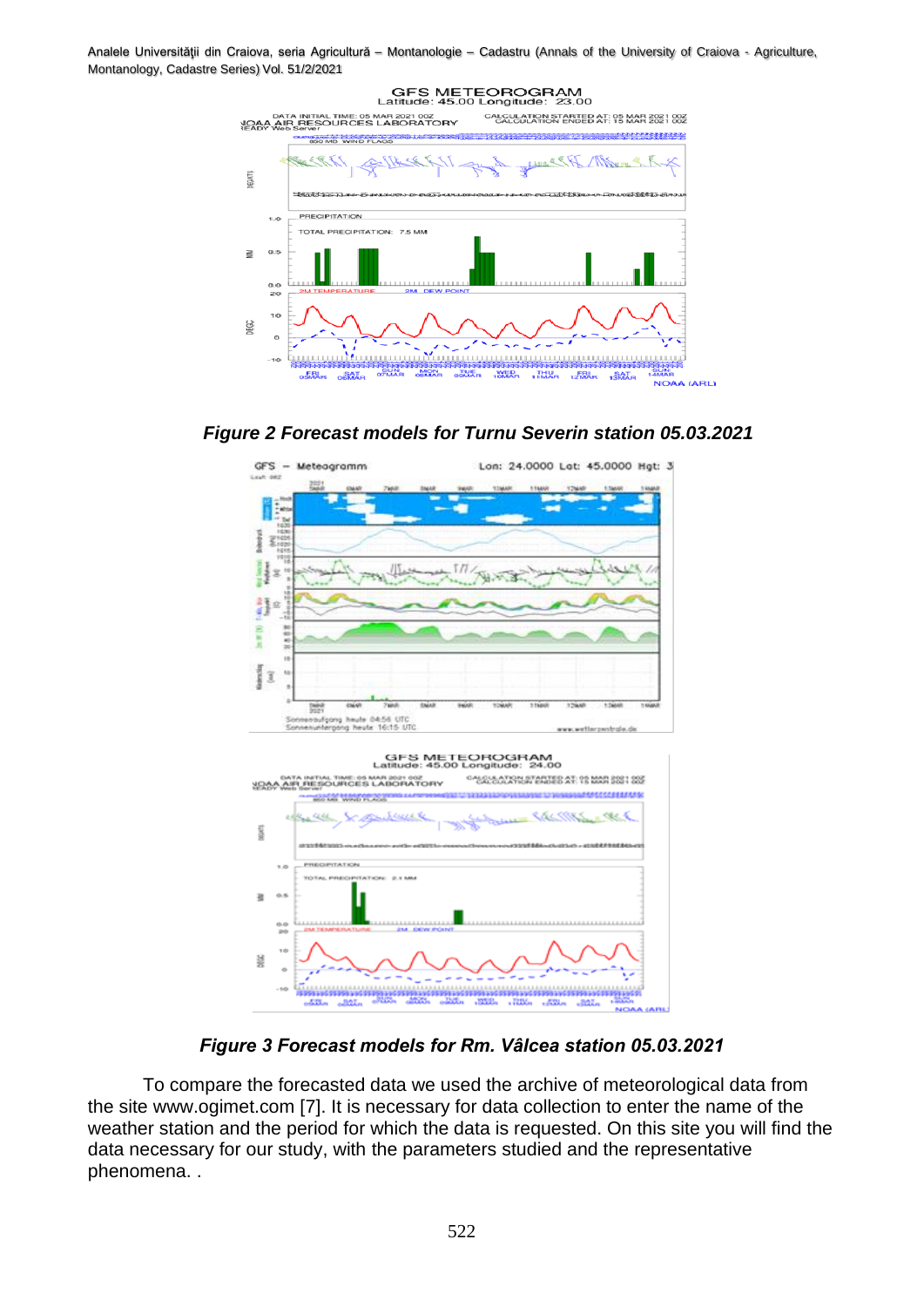| 15469:<br>Caracal (Romania)<br>Latitude: 44-07N Longitude: 024-21E<br>Altitude: 107 m.                          |                                                               |                                    |                                           |                        |                                                                                                                                                                                                                                                                                                                                    |
|-----------------------------------------------------------------------------------------------------------------|---------------------------------------------------------------|------------------------------------|-------------------------------------------|------------------------|------------------------------------------------------------------------------------------------------------------------------------------------------------------------------------------------------------------------------------------------------------------------------------------------------------------------------------|
|                                                                                                                 |                                                               |                                    |                                           |                        |                                                                                                                                                                                                                                                                                                                                    |
| Daily summary at 06:00 UTC. (07:39 mean solar time)<br>Time interval: 15 days before 2021/03/16                 |                                                               |                                    |                                           |                        |                                                                                                                                                                                                                                                                                                                                    |
| Temperature Td Hr.<br>Date<br>(C)<br><b>Avg Avg</b>                                                             | Wind<br>(km/h)                                                | Pres.<br>s.lev                     | Prec. Tot low Sun Vis<br>$CI$ $CI$ $D-1$  | Km                     | Snow<br>Daily<br>Dep.<br>weather summary                                                                                                                                                                                                                                                                                           |
| Max Min Avg (C) (%) Dir. Int. Gust (Hp)<br>7.2 5.8 91.6 WNW 17.1 43.2 997.3<br>3/16 12.8 3.6                    |                                                               |                                    | $(mm)$ oct oct $(h)$<br>7.8 5.6<br>0.9    | 4.7                    | (cm)<br>自由目K[流离]流 <i>流</i>                                                                                                                                                                                                                                                                                                         |
| 13/15 17.7 - 0.5 8.9 5.3 78.2 NE<br>$3/14$ 9.7-1.0<br>2.793.2 W<br>3.7                                          | 7.1 18.0 1007.1<br>7.5 25.2 1015.8                            | 0,0.2.                             | 8,4<br>0.54.34.7                          | $2.1 - 4.8$            | <b>EXXXXX</b><br><b>MORE CEEE</b>                                                                                                                                                                                                                                                                                                  |
| 3/13<br>1.3-1.0 84.1 WNW<br>$6.1 - 3.6$<br>3/12<br>$0.3 - 4.5$<br>$-2.0 - 3.4$ 90.3 NE                          | 8.6 25.2 1017.4<br>7.7 28.8 1024.2                            |                                    | $0.0$ 3.1 4.3<br>7,4<br>Tr 7.5 7.4<br>3.8 |                        | $0 \leq k \leq k$<br>400 400 400 400 400 400                                                                                                                                                                                                                                                                                       |
| 3/11<br>$0.6 - 2.3$<br>$-0.4 - 0.8$ 97.6 NE 21.3 43.2 1018.0                                                    |                                                               |                                    | 12.3 8.0 6.0<br>0.0                       | 2.0                    | 4 <b>EUROPES CE CE CE C</b>                                                                                                                                                                                                                                                                                                        |
| 7.8-1.4 3.8-1.6 68.9 ENE 18.2 39.6 1019.6<br>3/10<br>13/09 12.4 -4.4 4.1 -4.5 55.8 W 14.4 39.6 1016.6           |                                                               |                                    | 2.35.75.2<br>$0.0$ 0.3 0.0<br>9.7         | $9.0 - 2.7$<br>9.1     | $7.7$ $\frac{1}{2}$ $\frac{1}{2}$ $\frac{1}{2}$ $\frac{1}{2}$ $\frac{1}{2}$ $\frac{1}{2}$ $\frac{1}{2}$ $\frac{1}{2}$ $\frac{1}{2}$ $\frac{1}{2}$ $\frac{1}{2}$ $\frac{1}{2}$ $\frac{1}{2}$ $\frac{1}{2}$ $\frac{1}{2}$ $\frac{1}{2}$ $\frac{1}{2}$ $\frac{1}{2}$ $\frac{1}{2}$ $\frac{1}{2}$ $\frac{1}{2}$ $\frac{1$<br>□★★くくくく ※ |
| $7.5 - 6.3$<br>0.9 - 3.9 71.6 WSW 6.6 21.6 1022.9<br>3/08<br>7.3-1.9 1.9-0.6 84.8 ENE 13.8 46.8 1029.2<br>13/07 |                                                               |                                    | 0.01.12.9<br>$1.6$ 7.1 4.7                | $8.7 - 0.1$<br>0.010.0 | 家際隊 ひくくと<br>Ford 250 250 400 400 400 <sup>40</sup>                                                                                                                                                                                                                                                                                 |
| 3/06 18.2 1.6 10.3 - 0.4 50.4 WSW 20.3 46.8 1015.3<br>13/05 16.9 - 1.5 7.4 0.1 59.9 WSW 11.1 32.4 1016.8        |                                                               |                                    | 0.03.01.8<br>0.04.20.7                    | 9.410.0                | ※ 米 ズ くくて (熱)<br>「地震の 大 て て て                                                                                                                                                                                                                                                                                                      |
| 9.210.0<br>15410<br>Drobeta Tr. Severin (Romania)                                                               |                                                               |                                    |                                           |                        |                                                                                                                                                                                                                                                                                                                                    |
| Longitude: 022-38E Altitude: 77 m.<br>Latitude: 44-38N                                                          |                                                               |                                    |                                           |                        |                                                                                                                                                                                                                                                                                                                                    |
|                                                                                                                 |                                                               |                                    |                                           |                        |                                                                                                                                                                                                                                                                                                                                    |
|                                                                                                                 |                                                               |                                    |                                           |                        |                                                                                                                                                                                                                                                                                                                                    |
| Daily summary at 06:00 UTC. (07:30 mean solar time)<br>Time interval: 30 days before 2021/03/15                 |                                                               |                                    |                                           |                        |                                                                                                                                                                                                                                                                                                                                    |
| <b>Wind</b><br>Temperature<br>Td.<br>Hr.<br>Prec. Tot low Sun Vis<br>Pres.<br>Daily                             |                                                               |                                    |                                           |                        |                                                                                                                                                                                                                                                                                                                                    |
| Date<br>(C)<br>Avg Avg<br><b>Max Min Avg</b>                                                                    | (km/h)<br>(C) (%) Dir. Int. Gust (Hp)                         | s.lev                              | $CI$ $CI$ $D-1$<br>(mm) oct oct (h)       |                        | Km<br>weather summary                                                                                                                                                                                                                                                                                                              |
| 03/15 13.3 3.8<br>8.8<br>$6.182.9$ N<br>03/14 10.9 1.8<br>5.5<br>3.6 88.6 W                                     |                                                               | 4.5 21.6 1007.3<br>4.1 21.6 1015.8 | $1.6$ 7.2 4.5<br>1.34.54.4                | 3,4<br>2.5             | $9.0 \equiv 0.02$ $\left  \frac{1}{100} \right  2.0$<br>9.8 (8) (8) (8) (8) (8) (8) (8) (8)                                                                                                                                                                                                                                        |
| 03/13<br>0.5<br>4.7<br>1.3 78.9 ESE<br>9.2 <sub>1</sub>                                                         | 4.7                                                           | 18.0 1017.2                        | 3.6, 6.5, 4.9                             |                        | 5.5 10.0 BS 2 2 40 / / / / DO                                                                                                                                                                                                                                                                                                      |
| 03/12<br>4.0<br>0.2<br>1.5<br>$-1.183.1$ SSE<br>03/11<br>1.4<br>2.5<br>1.391.7 N<br>4.2                         |                                                               | 6.2 18.0 1024.0<br>5.1 25.2 1019.8 | $0.27.9$ 0.0<br>4.1 8.0 4.9               | 0,9<br>0.0             | 0.2 (87 FB) (88 FB) (88 FB) (88 FB)<br>9.0 00 00 00 1 1 1 1 1 80 7.7 89                                                                                                                                                                                                                                                            |
| $8.9 - 0.9$<br>4.9<br>03/10<br>1.963.7 E<br>03/09 14.0 - 3.1<br>5.7<br>5.7 47.5 WNW                             |                                                               | 6.6 25.2 1019.8<br>9.5 43.2 1017.3 | 3.96.64.8<br>0.0 0.3 3.0                  |                        | 6.5 9.5 % FS 26 Mb 40 1 / / / 20<br>9.8 10.0 * * * CCCC                                                                                                                                                                                                                                                                            |
| $8.4 - 4.9$<br>$-3.968.1$ S<br>03/08<br>1.8                                                                     |                                                               | 5.1 18.0 1023.1                    | 0.02.4<br>4.0                             |                        | 8.3 10.0 米 素 C C C 四                                                                                                                                                                                                                                                                                                               |
| $8.8 - 2.2$<br>$-4.2$<br>03/07<br>03/06 17.9<br>1.4 10.7                                                        | 5.7 54.8 NW 15.6 61.2 1029.4<br>0.0 49.7 WNW 16.2 50.4 1017.0 |                                    | 0.03.03.8<br>3.2<br>0,0,3,9               |                        | 7.5 10.0 米 米 くて めく 法<br>9.0 10.0 番尾圏にくて   画面                                                                                                                                                                                                                                                                                       |
| 03/05 19.5<br>$-1.852.6$ W<br>0.1 B.4                                                                           |                                                               | 6.6 25.2 1017.4                    |                                           |                        | 0.0 3.0 4.2 9.2 10.0 2 3 4 C C C                                                                                                                                                                                                                                                                                                   |
| Rimnicu Vilcea (Romania)<br>15346:                                                                              |                                                               |                                    |                                           |                        |                                                                                                                                                                                                                                                                                                                                    |
| Latitude: 45-06N<br>Longitude: 024-22E Altitude: 239 m.                                                         |                                                               |                                    |                                           |                        |                                                                                                                                                                                                                                                                                                                                    |
|                                                                                                                 |                                                               |                                    |                                           |                        |                                                                                                                                                                                                                                                                                                                                    |
| Daily summary at 12:00 UTC. (13:37 mean solar time)<br>Time interval: 11 days before 2021/03/15                 |                                                               |                                    |                                           |                        |                                                                                                                                                                                                                                                                                                                                    |
| Temperature Td Hr.<br><b>Date</b><br>ю                                                                          | <b>Wind</b><br>(km/h)                                         | Pres.<br>Prec.                     | <b>Tot low Sun</b>                        | <b>Vis</b>             | Snow<br>Daily                                                                                                                                                                                                                                                                                                                      |
| Avg Avg<br>Max Min Avg (C) (%) Dir. Int. Gust (Hp)                                                              |                                                               | s.lev<br>(mm)                      | $CI$ $CI$ $D-1$<br>Oct Oct (h)            | Km                     | Dep.<br>weather summary<br>(cm)                                                                                                                                                                                                                                                                                                    |
| 03/15 13.8 -0.3 8.7 5.0 79.6 NNE 6.6 25.2 1005.0<br>03/14 12.8<br>4.7<br>$-1.0$                                 | 1.6 81.9 WNW 6.0 21.6 1014.7                                  |                                    | 11.7 7.4 4.6<br>8,4<br>0.03.44.1<br>2.8   | 9.0<br>6,1             | <b>REAL ASS (495) 1 / 2590 (ADD (ADD</b><br>裂くく くう 高田道                                                                                                                                                                                                                                                                             |
| 2.5<br>0.4 85.8 NNW<br>03/13<br>9.0<br>$-1.2$                                                                   | 4.7<br>21.6 1016.8                                            |                                    | 0.95.74.8<br>3.7                          | 5.8                    |                                                                                                                                                                                                                                                                                                                                    |
| 03/12<br>$-0.3 - 2.287.0$ SSW<br>3.6<br>$-1.3$<br>$0.2 - 0.992.8$ WSW<br>03/11<br>2.0<br>$-1.0$                 | 6.3<br>18.0 1022.5<br>7.2<br>21.6 1021.3                      |                                    | 0.08.07.0<br>0.0<br>7.5 8.0 6.0<br>0.0    | 5.2<br>1.8             | 0 #3 = = = = = = = #<br>$1/7$ . $1/7$ . $1/7$                                                                                                                                                                                                                                                                                      |
| 03/10<br>2.4<br>$3.2 - 2.968.0$ NE<br>7.7                                                                       | 6.5 21.6 1019.6                                               |                                    | 3.7 8.0 5.9<br>6.2                        | 6.9                    | $195$ $45$ $45$ $45$ $45$ $-$<br><b>Li</b>                                                                                                                                                                                                                                                                                         |
| 03/09 12.4<br>$-4.1$<br>$4.3 - 7.2$ $48.3$ S<br>03/08 10.2 -5.1<br>2.0 - 5.9 60.0 WSW 5.7 25.2 1019.3           | 4.7 28.8 1017.9                                               |                                    | $0.0$ 0.8 2.6<br>$0.0$ 1.6 1.1            | 9.310.0<br>7.8 10.0    | ■■ * くくくく * 系 厚<br>$\mathbb{E}[C] \subseteq C$                                                                                                                                                                                                                                                                                     |
| 03/07 7.6 - 2.0 2.3 - 2.7 72.5 SW                                                                               | 5.4 32.4 1030.3                                               |                                    | 0.16.24.9                                 | $0.2 - 9.5$            | $\sim$ 300 $\mu$ 30 $\mu$ 30 $\mu$ 30 $\mu$ 30 $\mu$                                                                                                                                                                                                                                                                               |
| 03/06 18.4 0.3 8.9 - 3.0 47.9 NNW 9.0 43.2 1017.3<br>03/05 16.4 -1.5 6.8 -2.5 54.4 NNW 6.3 18.0 1015.2          |                                                               |                                    | 0.06.25.5<br>$0.0$ 3.8 4.3 4.9 10.0       | 8.4 10.0               | 250 250 250 450 450 250 250<br><b>200 80 CC C 200 80 TA</b>                                                                                                                                                                                                                                                                        |

*Figure 4 Atmospheric parameters measured at the 3 weather stations*

The compared parameters were: temperature (minimum and maximum) - columns 1 and 2, precipitation-column 10 and average wind speed-column 7. The phenomena at the station and near the station are in the last 8 columns.

The 10-day GFS forecast models were collected from both sources from the three stations and the parameters necessary for the research were selected, then the data were transformed by entering them in tabular form, then the diagrams were compiled.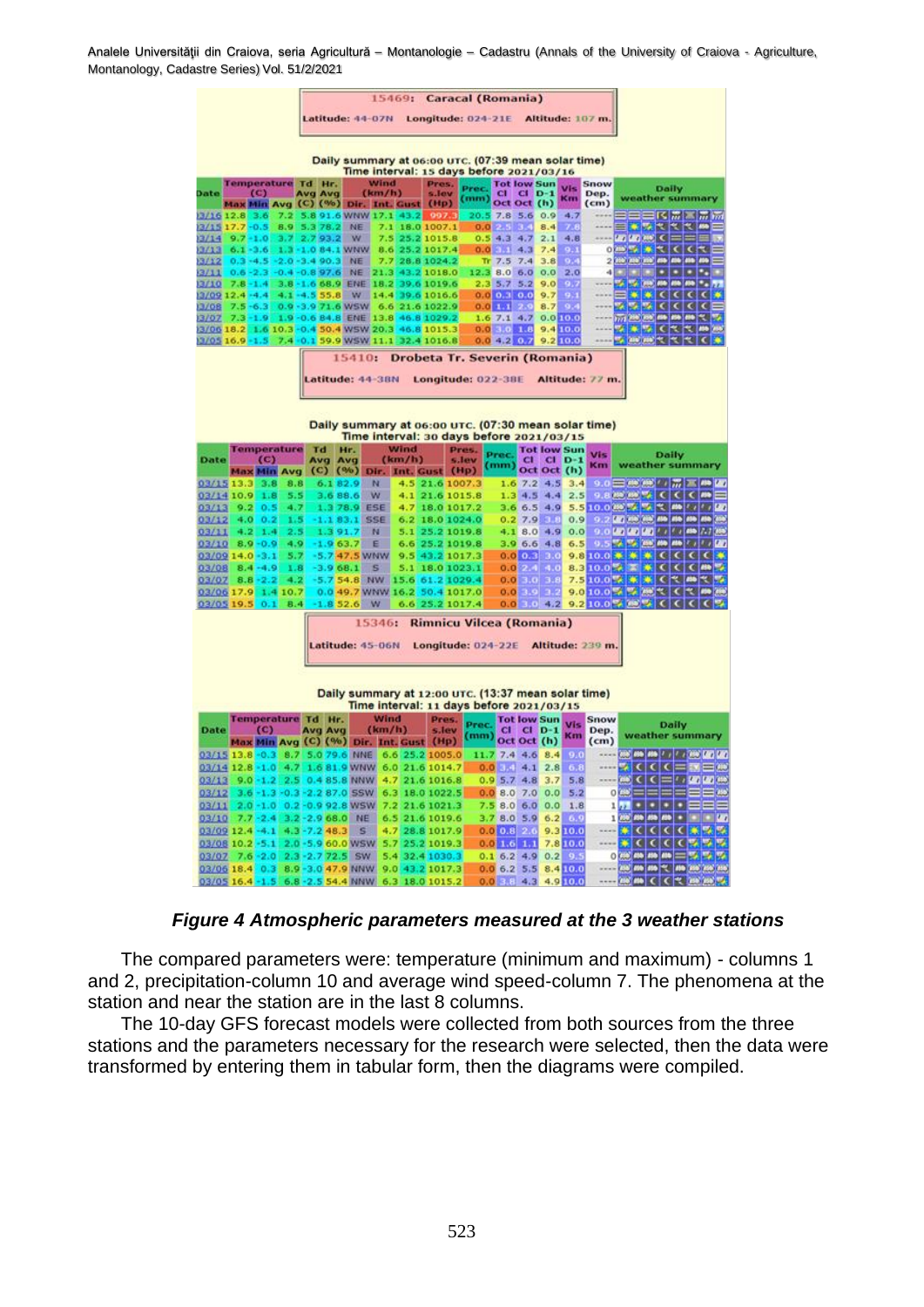

*Figure 5 Comparison between measured and forecast data at Drobeta Turnu Severin station*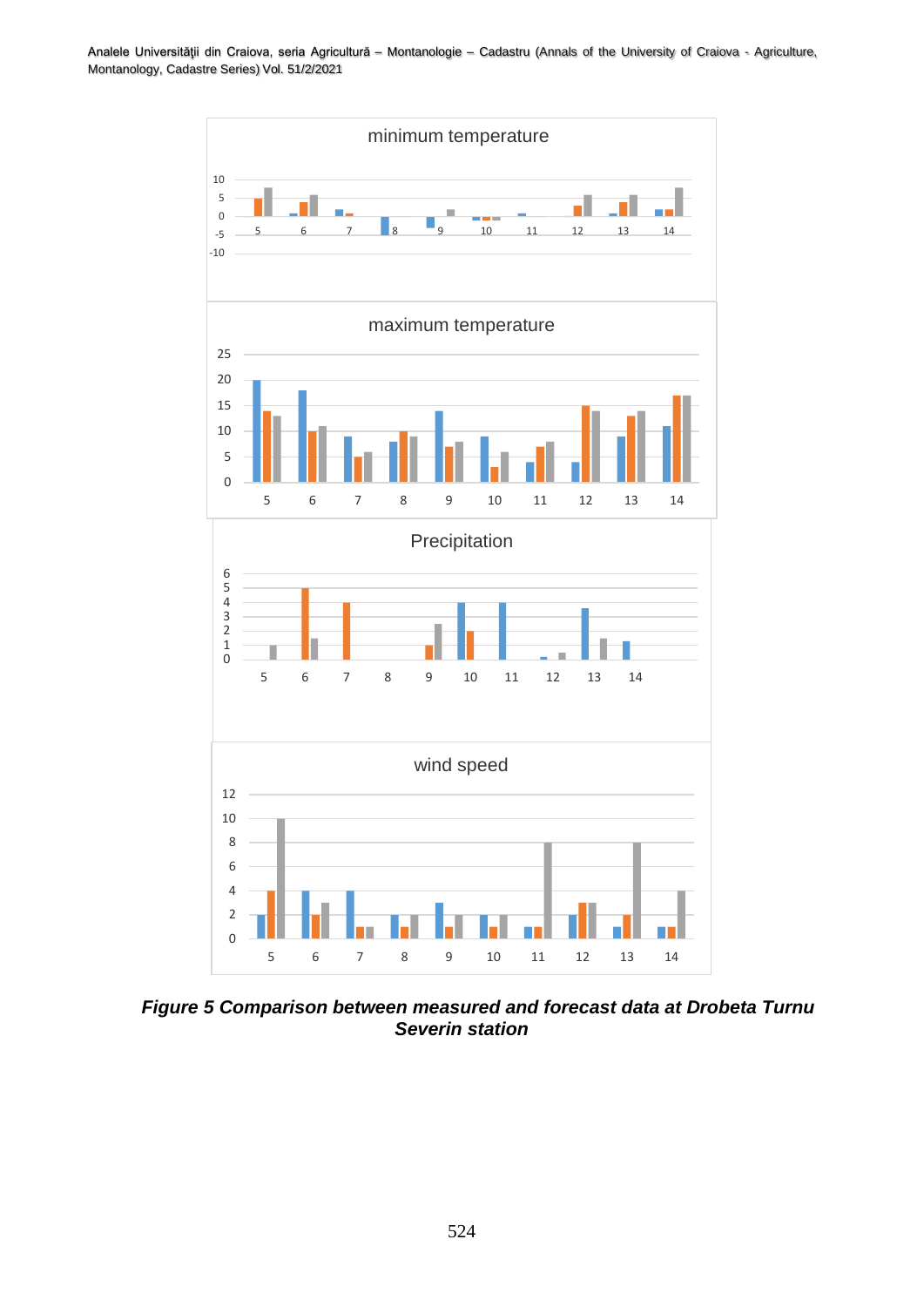





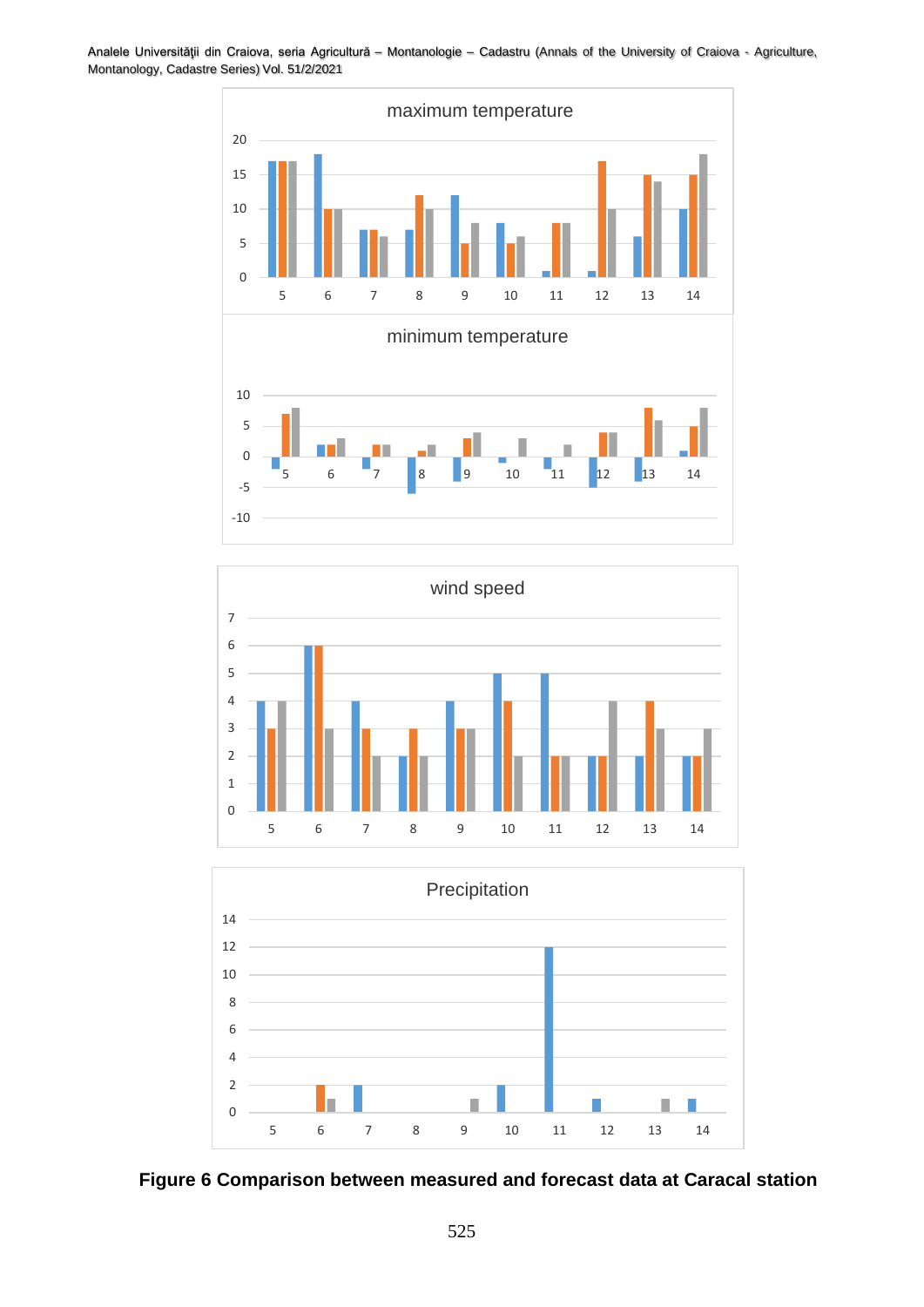Analele Universităţii din Craiova, seria Agricultură – Montanologie – Cadastru (Annals of the University of Craiova - Agriculture, Montanology, Cadastre Series) Vol. 51/2/2021









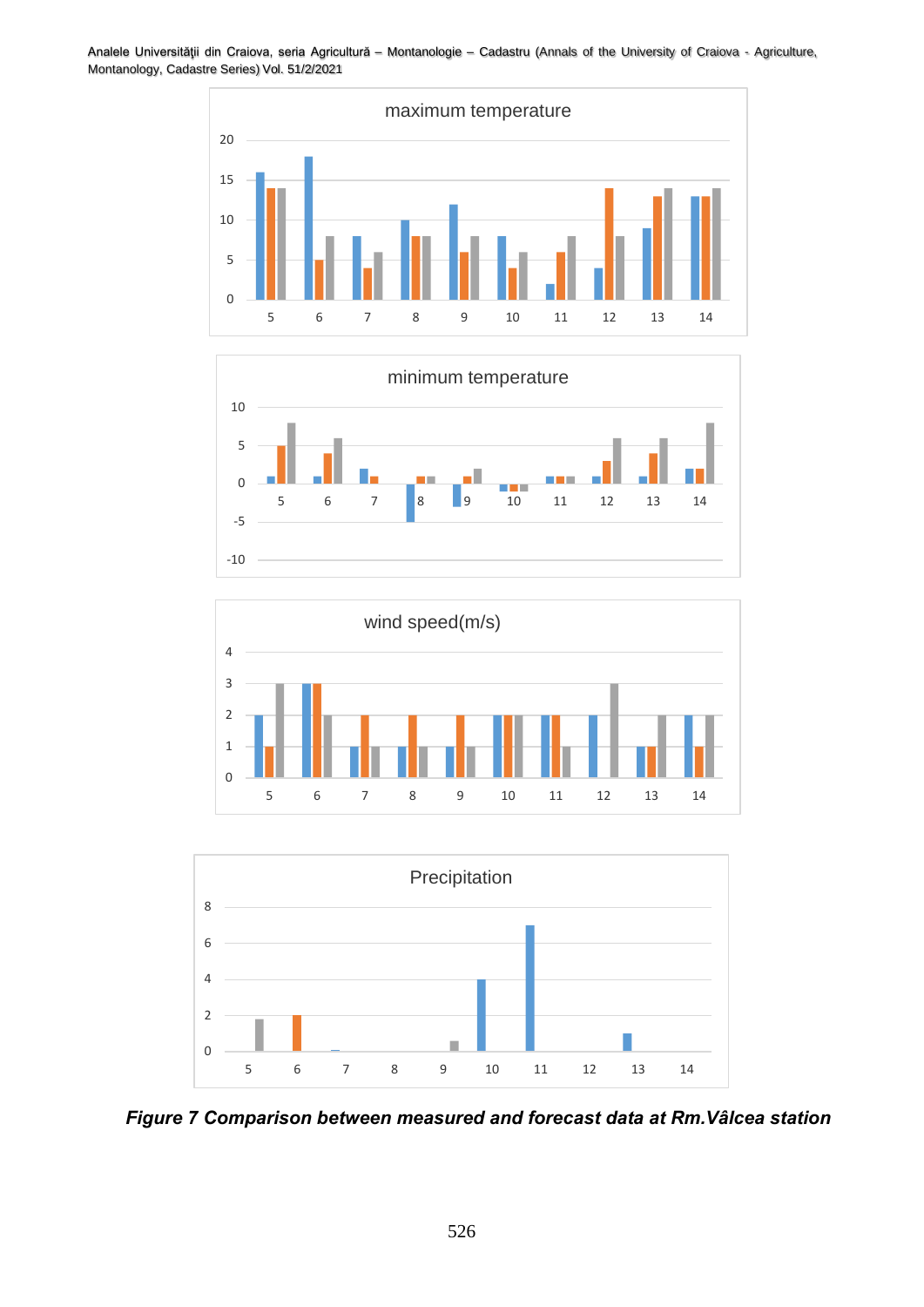The parameters of temperature (minimum and maximum), precipitation and wind from the 3 stations were measured in the diagrams, which were measured and forecasted at the 3 stations.

#### **RESULTS AND DISCUSSIONS**

The analysis of the forecast models from 05-14.03.2021 and the measured data showed the following:

1. At Drobeta Tr, Severin station, the value of the maximum measured temperature exceeded the value predicted by both models in the first 2 days of the interval, then in the next 4 days the measured value was in the range of 2 ° C compared to the predicted value. In the last 4 days the measured value was lower than the predicted value.

The minimum forecast temperature was only 3 days (7,10,11) in the margin of error, and on days 12 and 14 the Wetterzentrale model was in the margin of error.

In terms of wind, the Wetterzentrale model predicted on most days the wind speed close to the measured one (9 out of 10), and the NOAA model one day less.

Regarding precipitation, only on days 10,12,13 one of the models predicted precipitation in the margin of error of 2 l / sqm. On days 12 and 14 precipitation was reported, but was not forecast.

On days 5,6,7, precipitation was forecast by one or both forecast models, but no precipitation was reported at the station. Instead, precipitation was reported in the field of view (about 20 km around the station.

2. At Caracal station the value of the maximum measured temperature exceeded the value predicted by both models in the first 2 days of the interval, then in the next 4 days the measured value was in the range of 2 ° C compared to the predicted value. In the last 4 days the measured value was lower than the value predicted by the models.

In terms of wind, the Wetterzentrale model predicted on most days the wind speed close to the measured one (9 out of 10), and the NOAA model two days less.

Regarding precipitation, the NOAA model correctly predicted the precipitation reported on days 6, 9 and 13.03 with deviations of 6-12 hours, the WTZ model only on 6.03.

In this case, two aspects must be pointed out:

• There were 5 days with reported rainfall and were forecast by models maximum 3, and between 11-13.03 it snowed, On 11.03. precipitation of 12 l / sqm was reported.

• Also on 05.03, visual precautions were reported, unpredictable

3. At the Rm .Vâlcea station, the value of the maximum temperature was correctly predicted by the WTZ model only in 3 days, and by the NOAA one in 6 days. The minimum temperature value was correctly predicted by the WTZ model in only 5 days, and by the NOAA model in 4 days.

In terms of wind, the Wetterzentrale model predicted on most days the wind speed close to the measured one (9 out of 10), and the NOAA model on all days.

Regarding precipitation, the NOAA model correctly predicted the precipitation reported on days 5 and 9.03, the WTZ model only on 6.03.

In this case, two aspects must be pointed out:

• There were 5 days with reported rainfall and were forecast by models maximum 3, and between 11-13.03 it snowed, On 11.03. precipitation of 7 l / sqm was reported.

• On 05.03, visual field precipitations were reported, predicted by the NOAA model.

To be objective, it should be emphasized that the meteorological stations where the measurements and observations were made are located near cities.

Influences related to pollution in cities are amplified by the difference in level between the altitude of the station and the average altitude of cities which, against the background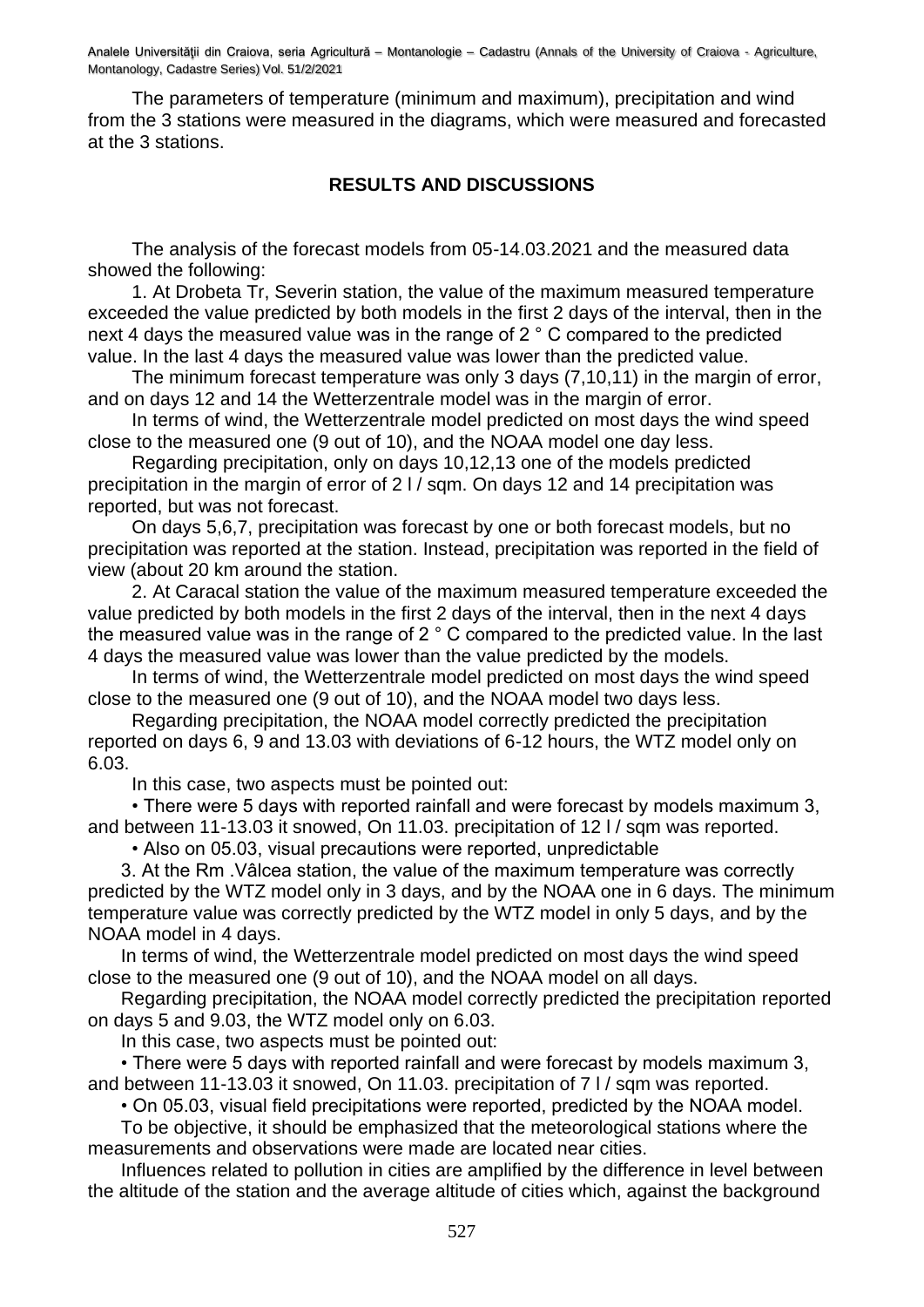of uneven warming of the earth's surface and a difference of 2-3 degrees between the city center and the weather station, generates deviations. of the predicted temperature.

Under these conditions there is a fairly strong local current in the area with a direct influence on wind speed and direction and in the formation, development and evolution of clouds.

The way in which the forecast affects agricultural activities must be seen in relation to the forecasted phenomena to the existing crops.

Thus, for sown crops (wheat, barley, soybeans, etc.) the fall of precipitation in the form of snow and the sudden drop in temperature affected the development of plants, but also the application of fertilizers for the affected crops.

For the cultivation of peas and those to be sown determined the postponement of these works.

The danger of soil erosion was present due to heavy rainfall on 11.06. These values were not predicted and farmers could not make decisions to reduce the side effects.

The most dangerous were 2 elements that were not properly forecasted, respectively the amount of precipitation from 11-13.03 when the amount of precipitation was 7-11 l / m.p., unpredictable in the form of snow.

#### **CONCLUSIONS**

Climate change is an indisputable reality. Farmers are aware of the effects of these changes and are working to adapt their work to cope with these changes.

Currently there is an increase in the frequency and intensity of extreme weather events, as a result of the intensification of global warming, respectively the increase of days with extreme temperatures, frost and floods.

The weather forecast is one of the important sources of information we need every day, but only the short-term weather forecast provides the safest information, not more than 12 hours.

The composition of our atmosphere seriously limits our ability to shape it and, therefore, to predict for a long time.

The optimal periods for each stage of a crop depend on certain meteorological parameters, and a favorable forecast determines the start of activities, and failure to make this forecast causes not only postponement of decisions or change of decisions, but also damage.

There are forecast models available that can provide farmers with data on atmospheric parameters for a period of 10 days and that provide farmers with an overview for the next period, but it should be noted that the forecast for periods longer than 3 days changes daily, with entering data from observations.

To see how the accuracy of forecasts in the context of climate change influences agricultural activities, studying the GFS forecast model for a period of 10 days for meteorological stations Drobeta Tr. Severin, Caracal and Rm .Vâlcea and comparing the forecast data with those from observations and measurements at those stations at that time it turned out that the forecasts for a period of 10 days are not helpful to farmers to plan their activities.

Regarding the temperature, the models provided a good to very good forecast during this period for a maximum period of 3 days. Over this period, the forecast is satisfactory and sometimes has deviations from the measured temperature of  $3-4^{\circ}$  C.

Regarding the amount of forecasted precipitation, the models provided an unsatisfactory forecast during this period, compared to the number of days when precipitation was forecast compared to the actual number of days when precipitation was reported.